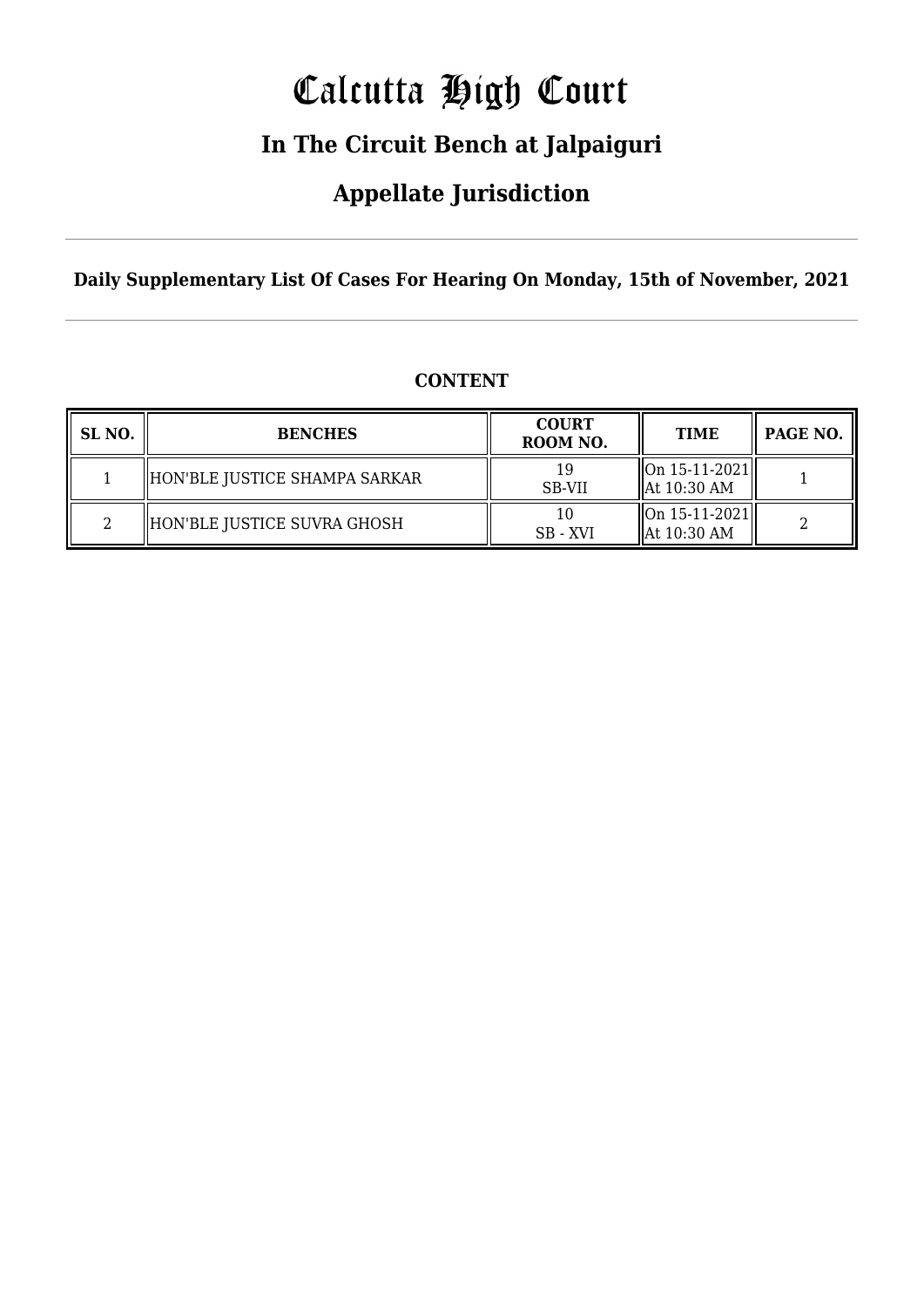

## Calcutta High Court **In The Circuit Bench at Jalpaiguri Appellate Side**

**DAILY CAUSELIST For Monday The 15th November 2021**

**COURT NO. 19 SINGLE BENCH (SB-VII) AT 10:30 AM HON'BLE JUSTICE SHAMPA SARKAR (VIA VIDEO CONFERENCE)**

**FROM PRINCIPAL BENCH**

#### **NEW MOTION**

| WPA/1814/2021                 | <b>GITA ROY AND ORS</b><br>VS<br>STATE OF WEST BENGAL<br>AND ORS.                | PAPIYA CHATTERJEE |
|-------------------------------|----------------------------------------------------------------------------------|-------------------|
| WPA/1848/2021<br>[16.11.2021] | RENUKA DAKUA(BARMAN)<br><b>AND ORS</b><br>VS<br>STATE OF WEST BENGAL<br>AND ORS. | PAPIYA CHATTERJEE |